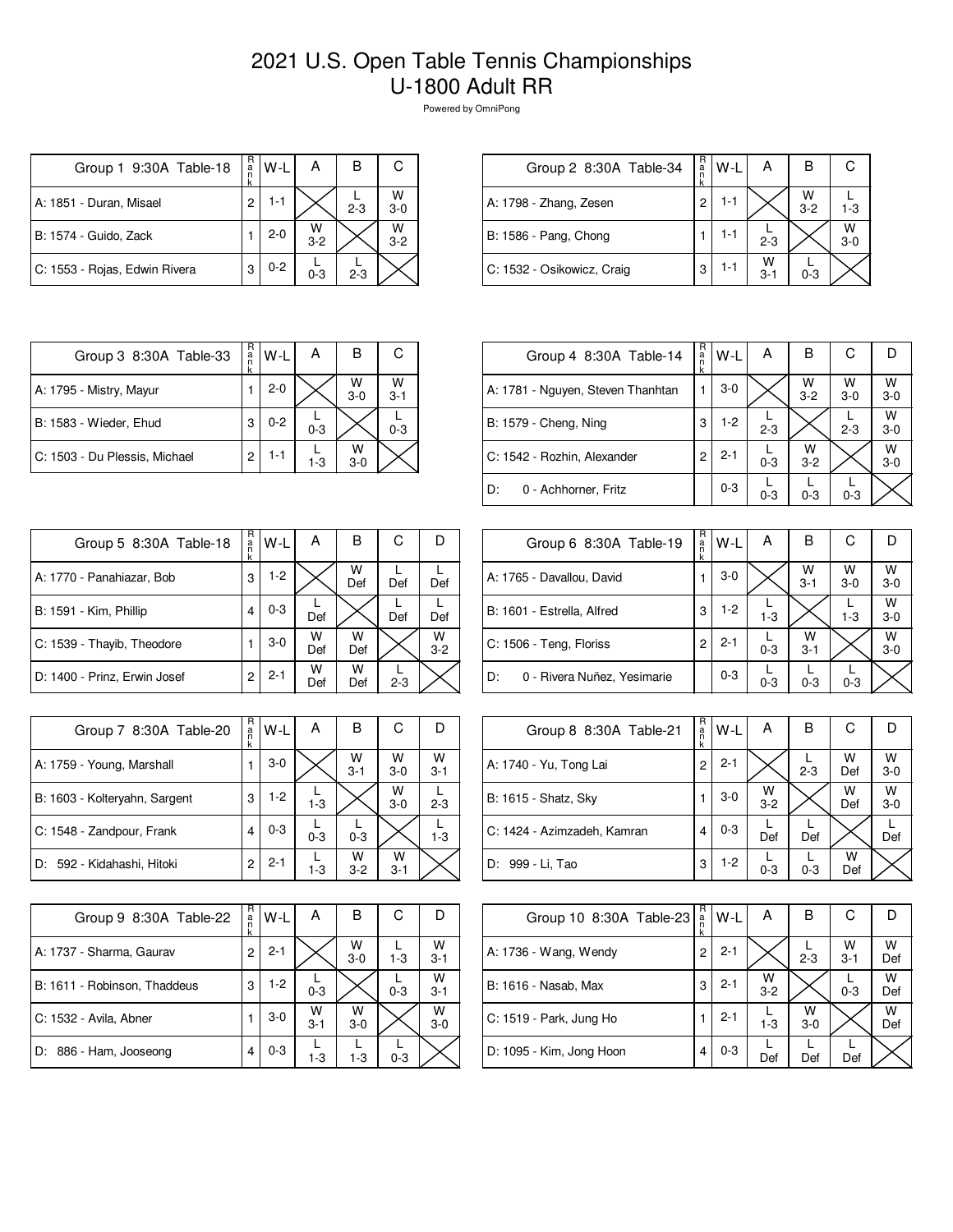## 2021 U.S. Open Table Tennis Championships U-1800 Adult RR

Powered by OmniPong

| Group 11 8:30A Table-24         | R<br>a<br>n | W-L     | Α            | в       | С            |              |
|---------------------------------|-------------|---------|--------------|---------|--------------|--------------|
| A: 1731 - Brain, Simon          | 2           | $2 - 1$ |              | $1 - 3$ | W<br>$3-0$   | W<br>$3-0$   |
| B: 1614 - Xu, Lingzhi           |             | $3-0$   | W<br>$3 - 1$ |         | W<br>$3 - 1$ | W<br>$3 - 2$ |
| C: 1519 - Shamouilzadeh, Siamak | 3           | $1-2$   | $0 - 3$      | $1 - 3$ |              | W<br>$3-2$   |
| D: 1043 - Hsu, Yu-Hua           | 4           | $0 - 3$ | $0 - 3$      | $2 - 3$ | $2 - 3$      |              |

| $R_{a}$<br>k | W-L                     | Α            | В       | С          |              |
|--------------|-------------------------|--------------|---------|------------|--------------|
| 2            | $2 - 1$                 |              | $1 - 3$ | W<br>$3-0$ | w<br>$3 - 0$ |
|              | $3-0$                   | W<br>$3 - 1$ |         | W<br>$3-2$ | w<br>$3-0$   |
| 3            | $1-2$                   | $0 - 3$      | $2 - 3$ |            | W<br>$3 - 1$ |
| 4            | $0 - 3$                 | $0 - 3$      | $0 - 3$ | $1-3$      |              |
|              | Group 12 8:30A Table-25 |              |         |            |              |

| Group 13 8:30A Table-26  | R<br>a<br>n<br>k | $W-L$   | А            | в          | С       |              |
|--------------------------|------------------|---------|--------------|------------|---------|--------------|
| A: 1727 - Martin, Irvin  | 3                | $1 - 2$ |              | $2 - 3$    | Def     | W<br>$3 - 1$ |
| B: 1625 - Cheung, Jarvis | 2                | $2 - 1$ | W<br>$3 - 2$ |            | $0 - 3$ | W<br>$3 - 0$ |
| C: 1540 - Kazemi, Behnam |                  | $3-0$   | W<br>Def     | w<br>$3-0$ |         | W<br>$3-0$   |
| D: 1215 - Qin, Hong      | 4                | $0 - 3$ | $1-3$        | $0 - 3$    | $0 - 3$ |              |

| Group 15 8:30A Table-28  | R<br>$\frac{a}{n}$<br>k | W-L     | Α       | в          | С            |              |
|--------------------------|-------------------------|---------|---------|------------|--------------|--------------|
| A: 1722 - Mann, Jonathan |                         | $3-0$   |         | W<br>$3-0$ | W<br>$3-0$   | W<br>$3 - 0$ |
| B: 1625 - Goodman, Adam  | 3                       | $1-2$   | $0 - 3$ |            | W<br>$3 - 1$ | $0 - 3$      |
| C: 1499 - Abburi, Nava   | 4                       | $0 - 3$ | $0 - 3$ | $1 - 3$    |              | $1 - 3$      |
| D: 1270 - Kobrin, Justin | 2                       | $2 - 1$ | $0 - 3$ | w<br>$3-0$ | w<br>$3 - 1$ |              |

| Group 17 8:30A Table-30        | R<br>$\frac{a}{n}$<br>k | W-L     | А       | в            | С            |              |
|--------------------------------|-------------------------|---------|---------|--------------|--------------|--------------|
| A: 1721 - Bootwala, Moiz       |                         | $3-0$   |         | W<br>$3 - 0$ | W<br>$3-0$   | W<br>$3 - 0$ |
| B: 1639 - Moyant, Kyle         | 2                       | $2 - 1$ | $0 - 3$ |              | W<br>$3 - 1$ | w<br>$3-0$   |
| C: 1483 - Xiao, Kenan          | 3                       | $1-2$   | $0 - 3$ | $1 - 3$      |              | W<br>$3 - 1$ |
| D: 1303 - Musthafa, Abdul Syed | 4                       | $0 - 3$ | $0 - 3$ | $0 - 3$      | $1-3$        |              |

| Group 19 8:30A Table-32         | R<br>$\frac{a}{n}$<br>k | W-L     | А       | в            | С          |            |
|---------------------------------|-------------------------|---------|---------|--------------|------------|------------|
| A: 1694 - Fu, Billy             |                         | $3-0$   |         | W<br>$3 - 2$ | w<br>$3-0$ | W<br>$3-0$ |
| B: 1640 - Guan, Haoran          | 2                       | $2 - 1$ | $2 - 3$ |              | w<br>$3-0$ | W<br>$3-0$ |
| C: 1469 - Chen, Linpeng         | 3                       | $1-2$   | $0 - 3$ | $0 - 3$      |            | W<br>$3-0$ |
| D: 1349 - Caplin, Stuart Ronald | 4                       | $0 - 3$ | $0 - 3$ | $0 - 3$      | $0 - 3$    |            |

| Group 14 8:30A Table-27       | R<br>a<br>k | W-L     | A       | в            | С            |          |
|-------------------------------|-------------|---------|---------|--------------|--------------|----------|
| A: 1727 - Eng, Leo            |             | $3-0$   |         | w<br>$3 - 0$ | W<br>$3 - 0$ | W<br>Def |
| B: 1642 - Sturtevant, Mike    | 3           | $1-2$   | $0 - 3$ |              | $0 - 3$      | w<br>Def |
| C: 1541 - Kossakovski, Dmitri | 2           | $2 - 1$ | $0 - 3$ | w<br>$3 - 0$ |              | W<br>Def |
| D: 1212 - Hunter, Scott       | 4           | $0 - 3$ | Def     | Def          | Def          |          |

| Group 16 8:30A Table-29     | R<br>a | W-L     | Α       | в            | С            |            |
|-----------------------------|--------|---------|---------|--------------|--------------|------------|
| A: 1722 - Chen, Christopher |        | $3-0$   |         | W<br>$3 - 2$ | W<br>$3-0$   | w<br>$3-0$ |
| B: 1650 - Ochsner, Johnny   | 2      | $2 - 1$ | $2 - 3$ |              | W<br>$3 - 1$ | W<br>$3-0$ |
| C: 1486 - Cao, Peter        | 3      | 1-2     | $0 - 3$ | $1 - 3$      |              | W<br>$3-0$ |
| D: 1279 - Rose, Larry       | 4      | $0 - 3$ | $0 - 3$ | $0 - 3$      | $0 - 3$      |            |

| Group 18 8:30A Table-31       | R<br>a | W-L   | Α       | в            | С            |              |
|-------------------------------|--------|-------|---------|--------------|--------------|--------------|
| A: 1718 - Ammar, Ali          |        | $3-0$ |         | W<br>$3 - 0$ | W<br>$3 - 1$ | W<br>$3 - 2$ |
| B: 1640 - Lomaka, Alexandre   | 2      | 1-2   | $0 - 3$ |              | W<br>$3 - 1$ | $2 - 3$      |
| C: 1471 - Mino-Kenudson, Mari | 3      | $1-2$ | $1 - 3$ | $1 - 3$      |              | W<br>$3 - 1$ |
| D: 1335 - Kambrath, Vinod     | 4      | $1-2$ | $2 - 3$ | W<br>$3 - 2$ | $1 - 3$      |              |

| Group 20 8:30A Table-17    | R<br>a | $W-L$   | А       | B          | С          |              |
|----------------------------|--------|---------|---------|------------|------------|--------------|
| A: 1686 - Zeng, Meng       |        | $3-0$   |         | W<br>$3-0$ | w<br>$3-0$ | w<br>$3-0$   |
| B: 1611 - Nguyen, Brenda K | 4      | $0 - 3$ | $0 - 3$ |            | $0 - 3$    | $0 - 3$      |
| C: 1465 - Lau, Jason T.    | 2      | $2 - 1$ | $0 - 3$ | W<br>$3-0$ |            | W<br>$3 - 0$ |
| D: 1377 - Willard, Keith   | 3      | 1-2     | $0 - 3$ | W<br>$3-0$ | $0 - 3$    |              |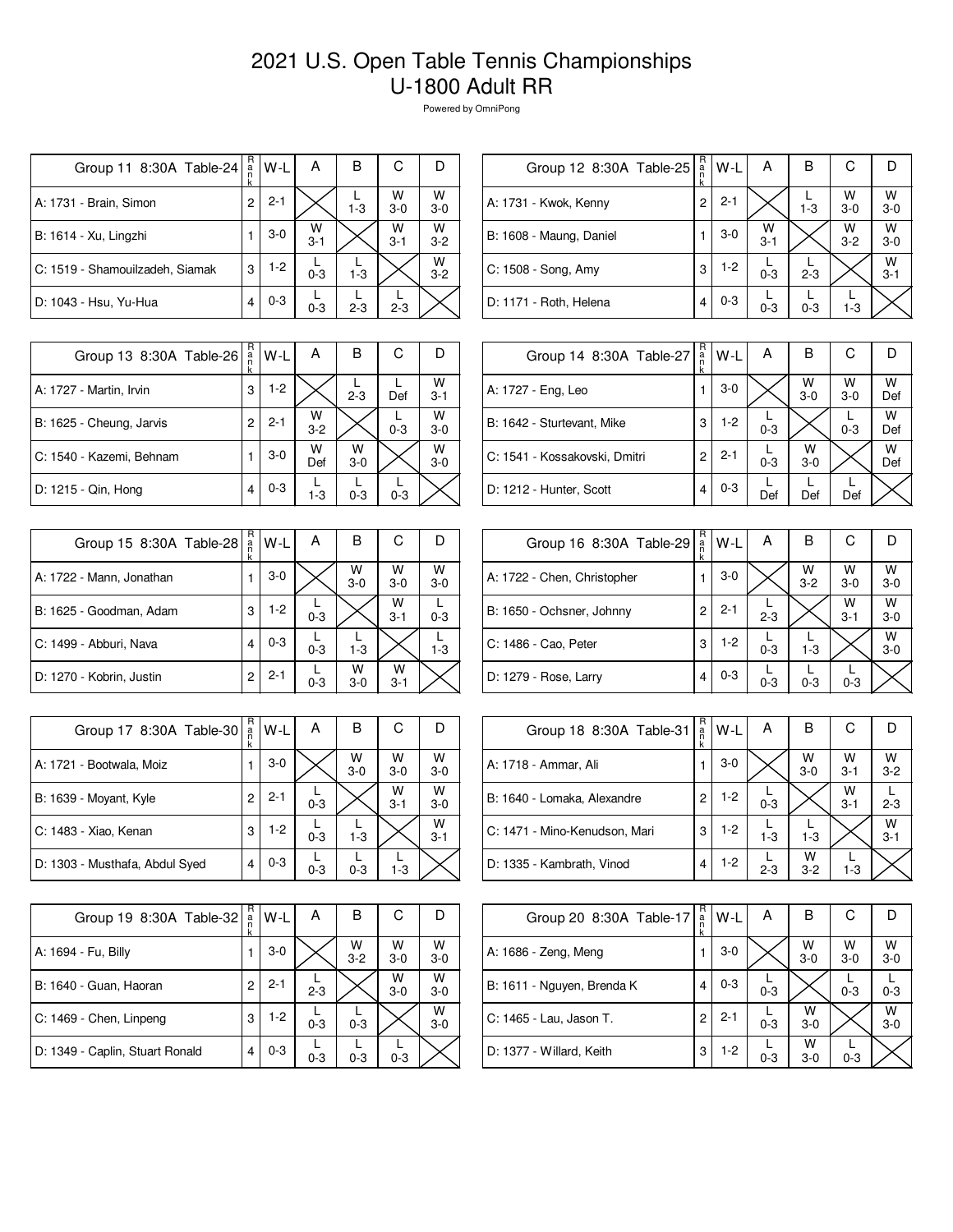## 2021 U.S. Open Table Tennis Championships U-1800 Adult RR

Powered by OmniPong

| Group 21 8:30A Table-16    | R<br>a<br>n<br>k | W-L   | А       | в            | С            |              |
|----------------------------|------------------|-------|---------|--------------|--------------|--------------|
| A: 1674 - Chen, Austin     |                  | $3-0$ |         | W<br>$3 - 1$ | W<br>$3 - 2$ | W<br>$3 - 1$ |
| B: 1645 - Son, Philip      | 4                | $1-2$ | $1 - 3$ |              | $0 - 3$      | W<br>$3 - 2$ |
| C: 1461 - Palm, Richard A. | 3                | $1-2$ | $2 - 3$ | w<br>$3-0$   |              | $0 - 3$      |
| D: 1355 - Dao, Phong       | 2                | $1-2$ | $1 - 3$ | $2 - 3$      | W<br>$3-0$   |              |

| Group 22 8:30A Table-15      | R<br>$\frac{a}{n}$<br>k | W-L     | Α       | в                  | С            |              |
|------------------------------|-------------------------|---------|---------|--------------------|--------------|--------------|
| A: 1674 - Padernilla, Godfre |                         | $3-0$   |         | $W$ <sub>3-2</sub> | w<br>$3-0$   | W<br>$3 - 2$ |
| B: 1628 - Chow, Martin M.    | 3                       | $1-2$   | $2 - 3$ |                    | W<br>$3-0$   | $0 - 3$      |
| C: 1450 - Barrientos, Carlos | 4                       | $0 - 3$ | $0 - 3$ | $0 - 3$            |              | $1 - 3$      |
| D: 1356 - Chong, Jane        | 2                       | $2 - 1$ | $2 - 3$ | w<br>$3-0$         | w<br>$3 - 1$ |              |

| Group 23 8:30A Table-37 | R<br>a<br>k | W-L     | A       | в        | С            |              |
|-------------------------|-------------|---------|---------|----------|--------------|--------------|
| A: 1670 - Zhang, Yukong |             | $3-0$   |         | W<br>Def | W<br>$3 - 1$ | W<br>$3-0$   |
| B: 1648 - Yu, Kevin     | 4           | $0 - 3$ | Def     |          | Def          | Def          |
| C: 1441 - Cai, Qi       | 2           | $2 - 1$ | $1 - 3$ | w<br>Def |              | W<br>$3 - 0$ |
| D: 1360 - Yang, Dianxia | 3           | $1-2$   | $0 - 3$ | w<br>Def | $0 - 3$      |              |

| Group 24 8:30A Table-39             | R<br>$\frac{a}{n}$<br>k | W-L     | Α       | В            | С            |              |
|-------------------------------------|-------------------------|---------|---------|--------------|--------------|--------------|
| A: 1668 - Reiff, Bruce              |                         | $3-0$   |         | W<br>$3 - 2$ | W<br>$3-2$   | W<br>$3 - 2$ |
| B: 1651 - Ranganath, Megha          | 2                       | $1-2$   | $2 - 3$ |              | w<br>$3 - 1$ | $2 - 3$      |
| C: 1447 - Mcginnis, Daniel          | 3                       | $0 - 3$ | $2 - 3$ | $1-3$        |              | $0 - 3$      |
| 0 - Hernandez Sanch, Ashlimar<br>D: |                         | $2 - 1$ | $2 - 3$ | w<br>$3 - 2$ | w<br>$3-0$   |              |

| Group 25 8:30A Table-41      | R<br>$\frac{a}{n}$<br>k | W-L     | A            | В       | С          |              |
|------------------------------|-------------------------|---------|--------------|---------|------------|--------------|
| A: 1668 - Bakke, Douglas     | 3                       | $1-2$   |              | $1 - 3$ | $1 - 3$    | W<br>$3-0$   |
| B: 1652 - Mouchinski, Arseni |                         | $3-0$   | W<br>$3 - 1$ |         | W<br>$3-0$ | W<br>$3 - 1$ |
| C: 1448 - Dong, Li           | $\overline{c}$          | $2 - 1$ | W<br>$3 - 1$ | $0 - 3$ |            | W<br>$3 - 2$ |
| D: 1396 - Yeon, Alan         | 4                       | $0 - 3$ | $0 - 3$      | $1 - 3$ | $2 - 3$    |              |

| Group 26 8:30A Table-43    | R<br>$\frac{a}{n}$<br>k | $W-L$   | Α       | В            | С        |            |
|----------------------------|-------------------------|---------|---------|--------------|----------|------------|
| A: 1668 - Guan, Wenyan     |                         | $3-0$   |         | W<br>$3-0$   | w<br>Def | w<br>$3-0$ |
| B: 1660 - Thoren, Stephen  | 3                       | $1-2$   | $0 - 3$ |              | W<br>Def | $1 - 3$    |
| C: 1429 - Lau, William     | 4                       | $0 - 3$ | Def     | Def          |          | Def        |
| D: 1347 - Potereiko, Scott | 2                       | $2 - 1$ | $0 - 3$ | W<br>$3 - 1$ | W<br>Def |            |

| Group 27 8:30A Table-45     | $R_{a}$<br>k | W-L     | А          | В       | С        |                    |
|-----------------------------|--------------|---------|------------|---------|----------|--------------------|
| A: 1667 - Ha, Thomas        | 2            | $2 - 1$ |            | $0 - 3$ | W<br>Def | $W$ <sub>3-1</sub> |
| B: 1663 - Rivera, Shaquille |              | $3-0$   | W<br>$3-0$ |         | W<br>Def | W<br>$3 - 0$       |
| C: 1426 - Chang, Eric       | 3            | $0 - 3$ | Def        | Def     |          | Def                |
| D:<br>0 - Qian, Jin         |              | $1-2$   | $1 - 3$    | $0 - 3$ | w<br>Def |                    |